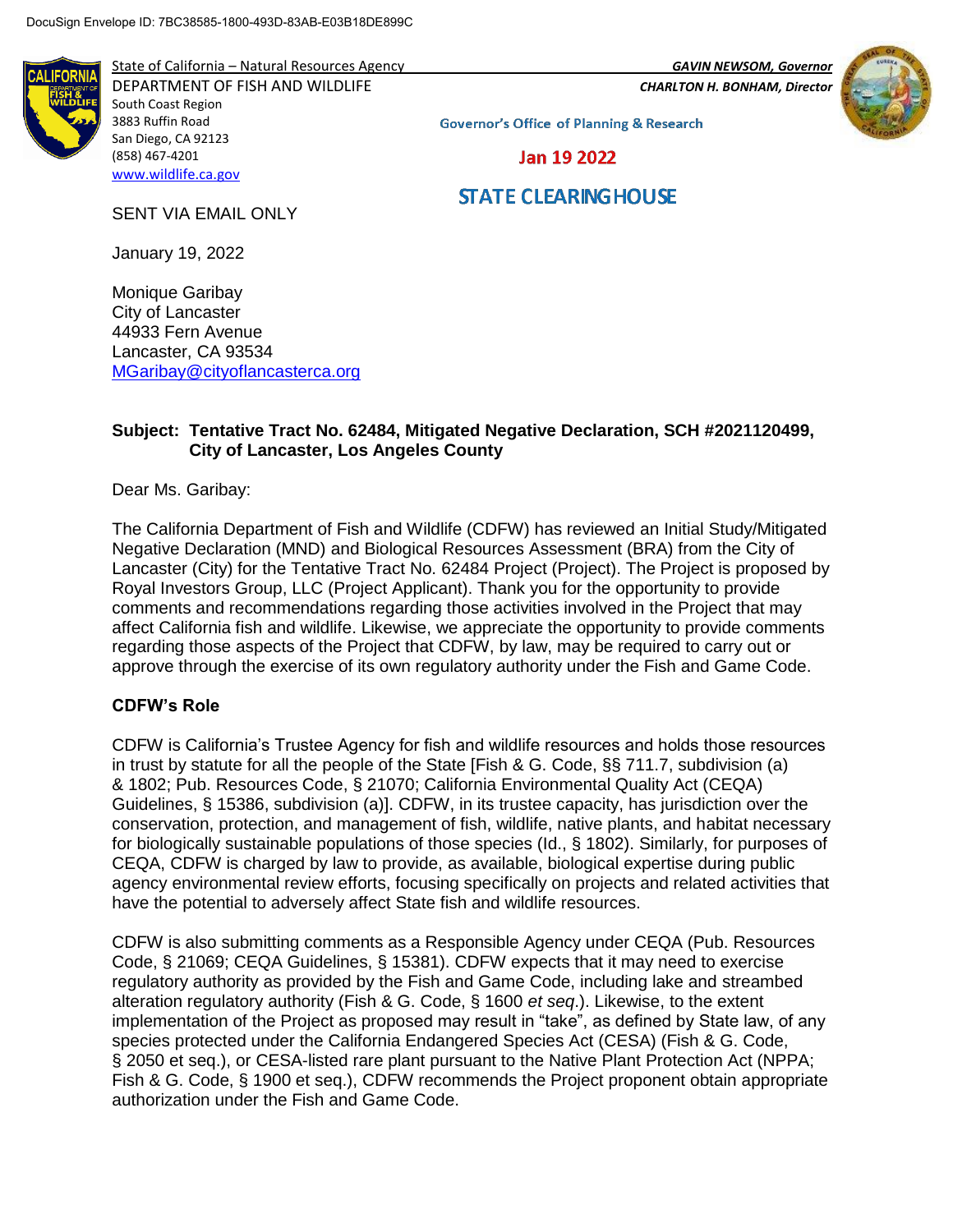Monique Garibay City of Lancaster January 19, 2022 Page 2 of 16

#### **Project Description and Summary**

**Objective:** The Project proposes a subdivision and development of 37 single-family residential lots on an approximately 9-acre parcel. Lots would range between 7,004 square feet and 11,048 square feet. Main access to the Project site would be from Nugent Street, and all streets within the development would be public.

**Location:** The Project is located on the southeastern corner of 25<sup>th</sup> Street East and Nugent Street in the City of Lancaster, Los Angeles County. The properties surrounding the Project site are predominantly single-family homes. The property to the south is vacant, and Tierra Bonita Elementary School and Park are located 0.25 miles to the northeast.

#### **Comments and Recommendations**

CDFW offers the comments and recommendations below to assist the City in adequately avoiding and/or mitigating the Project's impacts on fish and wildlife (biological) resources. CDFW recommends the measures or revisions below be included in a science-based monitoring program that contains adaptive management strategies as part of the Project's CEQA mitigation, monitoring and reporting program (Pub. Resources Code, § 21081.6; CEQA Guidelines, § 15097).

#### **Specific Comments**

#### **Comment #1: Impacts on Burrowing Owls**

**Issue:** Mitigation Measure 2 proposed in the MND may be insufficient to reduce impacts to burrowing owls (*Athene cunicularia*) to below a level of significance. In addition, no field survey has been conducted for burrowing owl presence or burrows on this Project site since 2020, which may no longer be representative of wildlife on-site.

**Specific impacts:** Project construction and activities may result in injury or mortality of burrowing owls and disrupt natural burrowing owl breeding behavior. Also, the Project may result in the permanent loss and degradation of nine acres of breeding, wintering, and foraging habitat for the species. Habitat loss could result in local extirpation of the species and contribute to local, regional, and State-wide declines of the species.

**Why impacts would occur:** Burrowing owls are known to regularly occur throughout the Lancaster and Palmdale area. Nest and roost burrows of the burrowing owl are commonly dug by ground squirrels (*Citellus beecheyi)*. According to the BRA, "California ground squirrel burrows (*Citellus beecheyi)* were present which can provide potential future cover sites for burrowing owls." The BRA noted that no burrowing owl were observed; however, the field survey was conducted in September 2020, which is outside of the recommended survey period for burrowing owl. It is possible that burrowing owls could have taken up residence in the Project site or use the Project site for breeding and nesting. The Project proceeding based on a falsenegative could result in missed detections of burrowing owls and adverse impacts on burrowing owl habitat. Furthermore, the MND states that "[…] it is possible that burrowing owls and other nesting birds could occupy the project prior to the start of construction."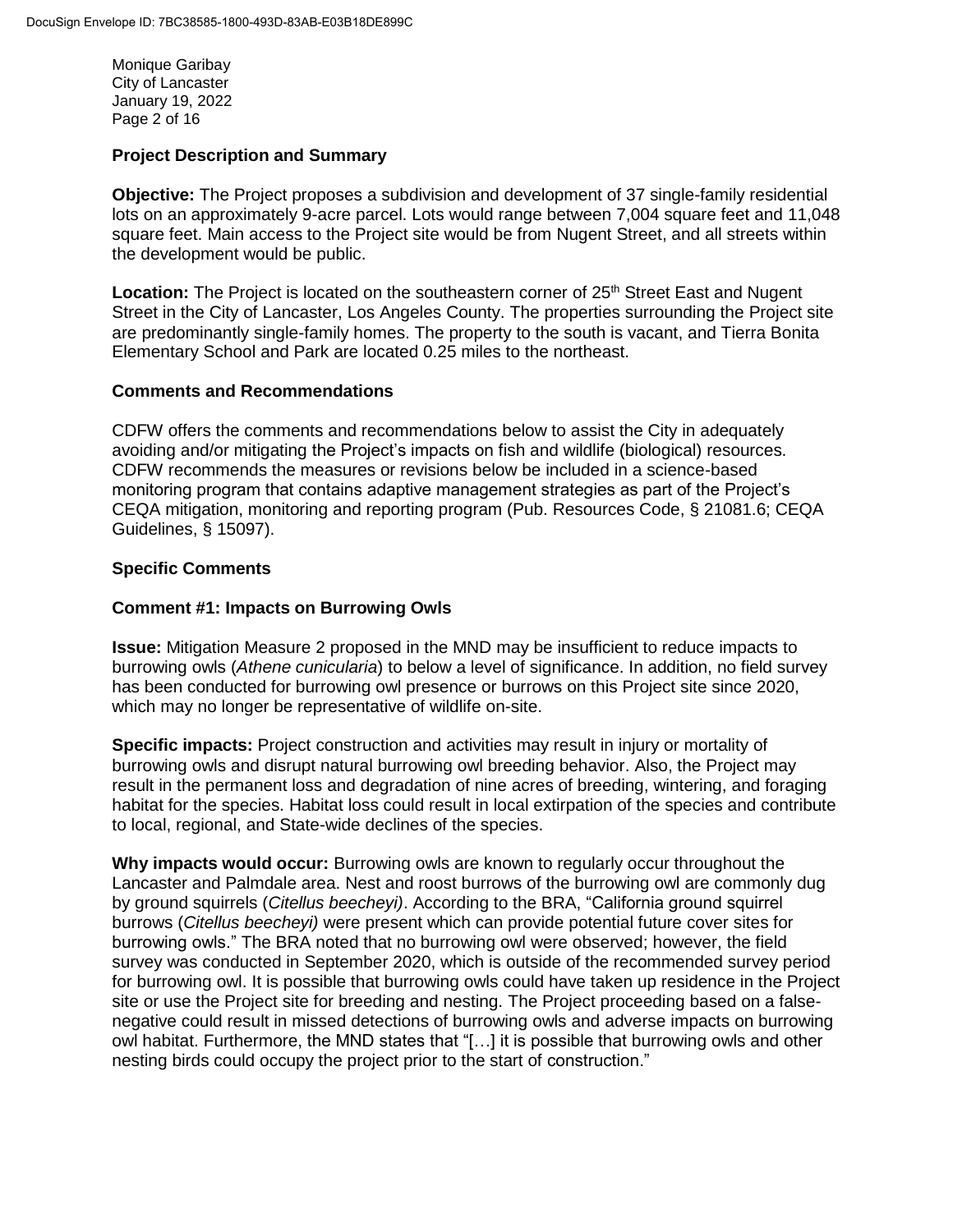Monique Garibay City of Lancaster January 19, 2022 Page 3 of 16

Additionally, Mitigation Measure 2 does not provide compensatory mitigation even though build out of the Project could result in permanent loss and degradation of nine acres of habitat for burrowing owl. In California, threat factors affecting burrowing owl populations include habitat loss, degradation, and modification. Loss of nine acres of potential habitat for burrowing owl could result in local extirpation of the species and contribute to local, regional, and State-wide declines of the species.

**Evidence impacts would be significant:** The burrowing owl is a designated [California Species](https://wildlife.ca.gov/Conservation/SSC)  [of Special Concern](https://wildlife.ca.gov/Conservation/SSC) (SSC). An SSC is a species, subspecies, or distinct population of an animal native to California that currently satisfies one or more of the following (not necessarily mutually exclusive) criteria:

- is extirpated from the State or, in the case of birds, is extirpated in its primary season or breeding role;
- is listed as ESA-, but not CESA-, threatened, or endangered; meets the State definition of threatened or endangered but has not formally been listed;
- is experiencing, or formerly experienced, serious (noncyclical) population declines or range retractions (not reversed) that, if continued or resumed, could qualify it for State threatened or endangered status; and/or,
- has naturally small populations exhibiting high susceptibility to risk from any factor(s), that if realized, could lead to declines that would qualify it for CESA threatened or endangered status (CDFW 2022a).

CEQA provides protection not only for CESA-listed species, but for any species including but not limited to SSC which can be shown to meet the criteria for State listing. These SSC meet the CEQA definition of rare, threatened, or endangered species (CEQA Guidelines, § 15380). Therefore, take of SSC could require a mandatory finding of significance (CEQA Guidelines, § 15065).

Impacts to any sensitive or special status species should be considered significant under CEQA unless they are clearly mitigated below a level of significance. The MND does not provide mitigation for potential loss of habitat supporting burrowing owls. Inadequate avoidance, minimization, and mitigation measures for impacts to sensitive or special status species will result in the Project continuing to have a substantial adverse direct, indirect, and cumulative effect, either directly or through habitat modifications, on any species identified as a candidate, sensitive, or special-status species by CDFW.

# **Recommended Potentially Feasible Mitigation Measure(s):**

**Mitigation Measure #1:** CDFW recommends the City revise Mitigation Measure 2 by incorporating the underlined language and removing the language that has strikethrough:

"[…] Burrowing owl protocol surveys shall be conducted by a qualified biologist on the Project site and within 100 feet (minimum) of the Project site where there is suitable habitat. Surveys for burrowing owls shall adhere to survey methods described in CDFW's March 7, 2012, Staff Report on Burrowing Owl Mitigation prior to the City issuing construction permits (CDFW 2012). on the project site in accordance with the procedures established by the California Department of Fish and Wildlife prior to the start of construction/ground disturbing activities. In California, the burrowing owl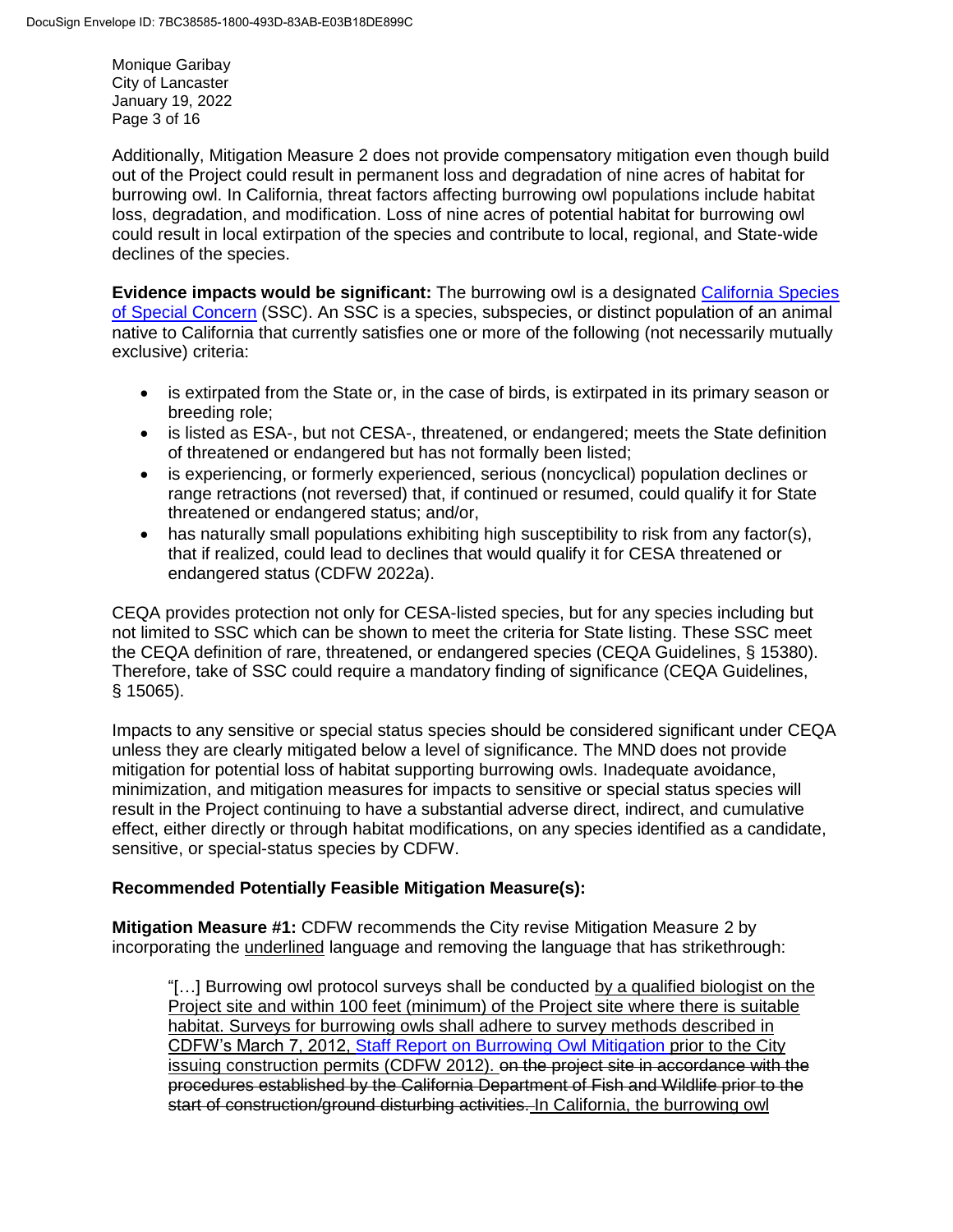Monique Garibay City of Lancaster January 19, 2022 Page 4 of 16

> breeding season extends from February 1 to August 31 with some variances by geographic location and climatic conditions. Survey protocol for breeding season owl surveys states to conduct 4 survey visits: 1) at least one site visit between February 15 to April 15, and 2) a minimum of three survey visits, at least three weeks apart, between April 15 and July 15, with at least one visit after 15 June.

If burrowing owls are identified utilizing the Project site during the surveys, the applicant shall contact the California Department of Fish and Wildlife and appropriate mitigation/management procedures shall be followed. the applicant shall prepare an Impact Assessment in accordance with the 2012 Staff Report on Burrowing Owl Mitigation. Then, the applicant shall develop a Burrowing Owl Mitigation Plan in accordance with the 2012 Staff Report on Burrowing Owl Mitigation. The applicant shall contact CDFW to develop appropriate mitigation/management procedures. The applicant shall submit a final Burrowing Owl Mitigation Plan to the City prior to the City issuing construction permits. The applicant shall implement all measures identified in the Burrowing Owl Mitigation Plan. […]

**Mitigation Measure #2:** If the Project will impact habitat supporting burrowing owls, CDFW recommends that the City require the Project Applicant to offset impacts on habitat supporting a SSC at no less than 2:1. There should be no net loss of burrowing owl habitat. The Project Applicant should set aside replacement habitat. Replacement habitat should be protected in perpetuity under a conservation easement dedicated to a local land conservancy or other appropriate entity, which should include an appropriate endowment to provide for the long-term management of mitigation lands.

**Mitigation Measure #3:** CDFW recommends that the City require the Project Applicant to avoid using any rodenticides and second-generation anticoagulant rodenticides during Project activities.

# **Comment #2: Impacts to California Species of Special Concern**

**Issue:** A review of the California Natural Diversity Database (CNDDB) indicates an occurrence of coast horned lizard (*Phrynosoma coronatum*), a designated SSC, within three miles of the Project vicinity. Moreover, the Project may remove habitat for this species by eliminating vegetation that may support foraging and breeding habitat.

**Specific impact:** Project ground disturbing activities such as grading and grubbing may result in habitat destruction, causing the death or injury of adults, juveniles, eggs, or hatchlings. In addition, the Project may remove habitat by eliminating vegetation that may support foraging and breeding habitat.

**Why impact would occur:** Survey efforts disclosed in the BRA indicates that no focused surveys were conducted for special status reptiles during that time. Without appropriate speciesspecific surveys, a single general survey may be ineffective for detecting the variety of SSC that may be on site. For example, in September, coast horned lizards' activity is generally crepuscular, so a survey performed during the day may not detect reptiles that could be underground and inactive. There is no indication that surveys were conducted during this time. Grading and vegetation removal after false negative conclusions may trap wildlife hiding under refugia and burrows. Project implementation includes grading, vegetation clearing, and other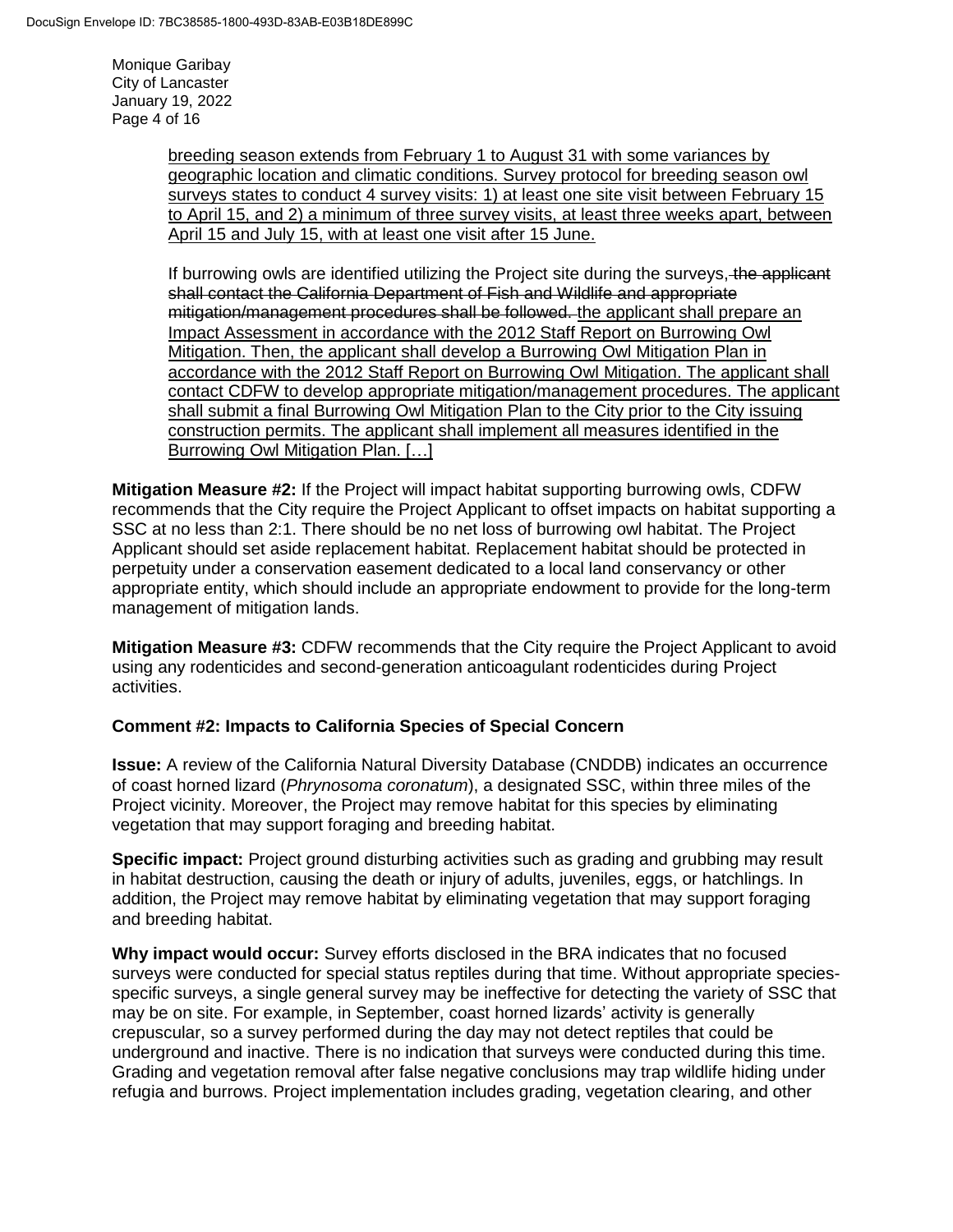Monique Garibay City of Lancaster January 19, 2022 Page 5 of 16

activities that may result in direct mortality, population declines, or local extirpation of special status reptile species.

**Evidence impact would be significant:** CEQA provides protection not only for state and federally listed species, but for any species including, but not limited to, SSC which can be shown to meet the criteria for State listing. These SSC meet the CEQA definition of rare, threatened, or endangered species (CEQA Guidelines, § 15065). Take of Species of Special Concern could require a mandatory finding of significance by the Lead Agency, (CEQA Guidelines, § 15065).

These impacts would continue to be significant because there are currently no protection measures in the Project document that will result in adequate avoidance or successful mitigation for the unavoidable direct, indirect, and temporal losses for special status reptile species.

#### **Recommended Potentially Feasible Mitigation Measure(s):**

**Mitigation Measure #1:** Due to potentially suitable habitat within the Project site, prior to vegetation removal and/or grading, qualified biologists familiar with the reptile species behavior and life history should conduct specialized surveys to determine the presence/absence of SSC. Surveys should be conducted during active season when the reptiles are most likely to be detected.

**Mitigation Measure #2:** To further avoid direct mortality, CDFW recommends that a qualified biological monitor be on site during ground and habitat disturbing activities to move out of harm's way special status species that would be injured or killed by grubbing or Project-related grading activities. It should be noted that the temporary relocation of on-site wildlife does not constitute effective mitigation for the purposes of offsetting Project impacts associated with habitat loss. If the Project requires species to be removed, disturbed, or otherwise handled, see Mitigation Measure #3 below.

**Mitigation Measure #3:** CDFW has the authority to issue permits for the take or possession of wildlife, including mammals; birds, nests, and eggs; reptiles, amphibians, fish, plants; and invertebrates (Fish & G. Code, §§ 1002, 1002.5, 1003). Effective October 1, 2018, a Scientific Collecting Permit is required to monitor project impacts on wildlife resources, as required by environmental documents, permits, or other legal authorizations; and, to capture, temporarily possess, and relocate wildlife to avoid harm or mortality in connection with otherwise lawful activities (Cal. Code Regs., tit. 14, § 650). Please visit CDFW's [Scientific Collection Permits](https://wildlife.ca.gov/Licensing/Scientific-Collecting#53949678) webpage for information (CDFW 2022b). Pursuant to the California Code of Regulations, title 14, section 650, the City/qualified biologist must obtain appropriate handling permits to capture, temporarily possess, and relocate wildlife to avoid harm or mortality in connection with Project construction and activities.

# **Comment #3: Inadequate Disclosure of Adequacy of Biological Impact Fee**

**Issue:** The MND does not provide sufficient information for CDFW to evaluate the adequacy of the Biological Impact Fee to offset the cumulative loss of biological resources in the Antelope Valley.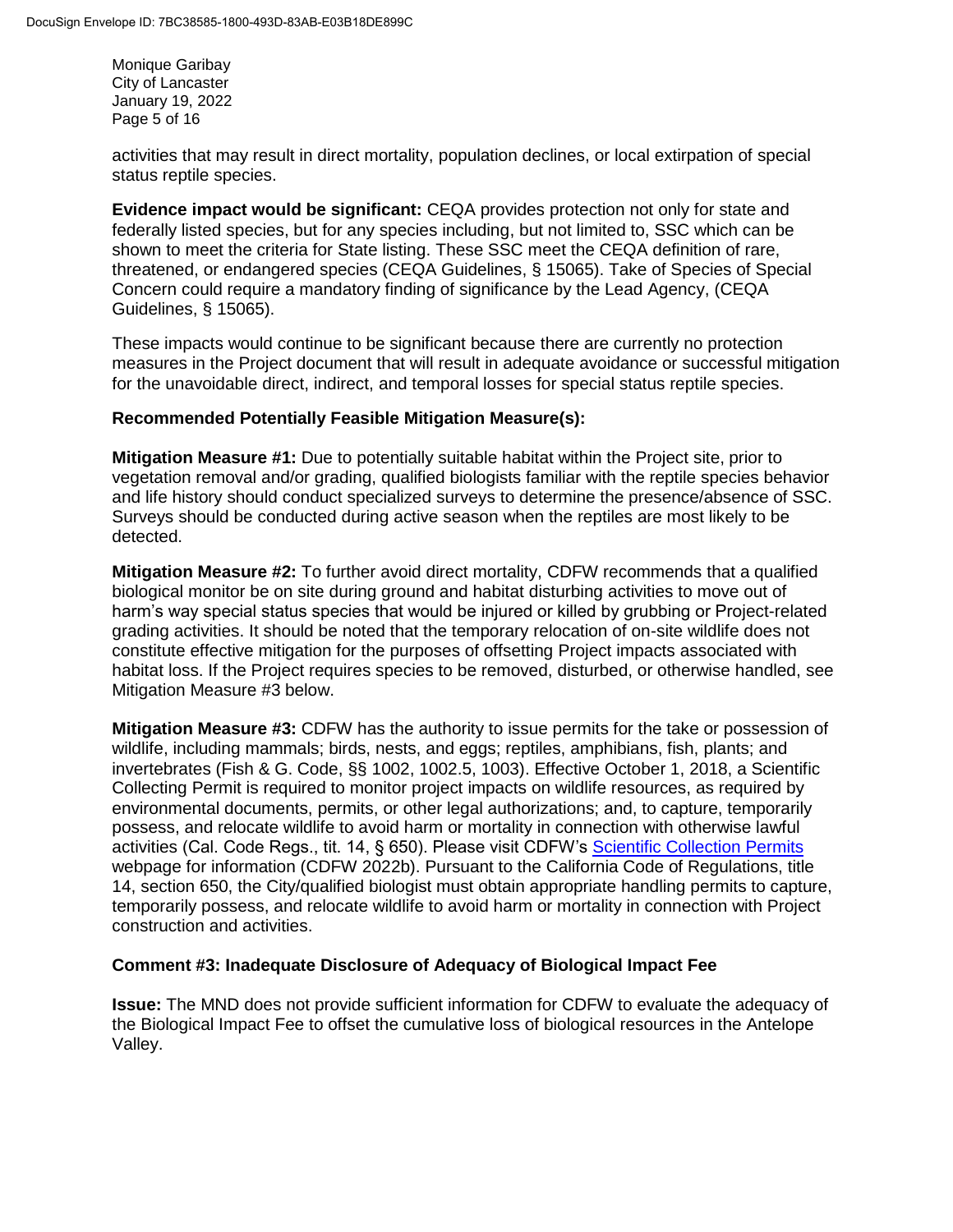Monique Garibay City of Lancaster January 19, 2022 Page 6 of 16

**Specific Impacts:** The Project would develop approximately nine acres of undeveloped land. The Project would eliminate habitat that potentially supports burrowing owls, habitat for nesting birds, and other wildlife such as reptiles.

**Why impacts would occur:** The Project's cumulative impacts on biological resources in the Antelope Valley would be mitigated through payment of a \$770/acre Biological Impact Fee. According to the MND, the Biological Impact Fee would "[…] offset the cumulative loss of biological resources in the Antelope Valley as a result of development. Therefore, no impacts would occur." The MND does not explain why payment of the Biological Impact Fee is adequate to offset Project impacts so that the Project would have no impacts. The MND does not discuss or provide the following information:

- 1) Whether the Biological Impact Fee is going towards an established program;
- 2) How that program is designed to (and will) mitigate the effects at issue at a level meaningful for purposes of CEQA;
- 3) What the Biological Impact Fee would acquire. It is unclear if the Biological Impact Fee would be used to acquire land for preservation, enhancement, and/or restoration purposes, or if the Biological Impact Fee would be used to purchase credits at a mitigation bank, or none of the above;
- 4) What biological resources would the Biological Impact Fee protect/conserve;
- 5) Why the Biological Impact Fee is appropriate for mitigating cumulative loss of biological resources in the Antelope Valley;
- 6) How \$770/acre is sufficient to purchase land or credits at a mitigation bank;
- 7) Where the City may acquire land or purchase credits at a mitigation bank so that the Biological Impact Fee would offset Project impacts on biological resources in the Antelope Valley;
- 8) When the City would use the Biological Impact Fee. Mitigation payment does not equate to mitigation if the funds are not being used. Also, temporal impacts on biological resources may occur as long as the City fails to implement its proposed mitigation;
- 9) How the City would commit the Project to paying the Biological Impact Fee. For example, when would the City require payment from the Project Applicant, how long would the Project Applicant have to pay the fee, and what mechanisms would the City implement to ensure the fee is paid? Mitigation measures must be fully enforceable through permit conditions, agreements, or other legally binding instruments (CEQA Guidelines, § 15126.4);
- 10) What performance measures the proposed mitigation would achieve (CEQA Guidelines, § 15126.4);
- 11) What type(s) of potential action(s) that can feasibly achieve those performance standards (CEQA Guidelines, § 15126.4); and,
- 12) How the Biological Impact Fee would be adequate such that no impacts would occur as a result of the Project.

**Evidence impacts would be significant:** The basic purpose of an environmental document is to provide public agencies and the public in general with detailed information about the effect a proposed Project is likely to have on the environment, and ways and manners in which the significant effects of such a Project might be minimized (Pub. Resources Code, §§ 21002.1, 21061). The MND is insufficient as an informational document because it fails to discuss the ways and manners in which the Biological Impact Fee would mitigate for the Project's cumulative impacts on biological resources in the Antelope Valley. Mitigation measures should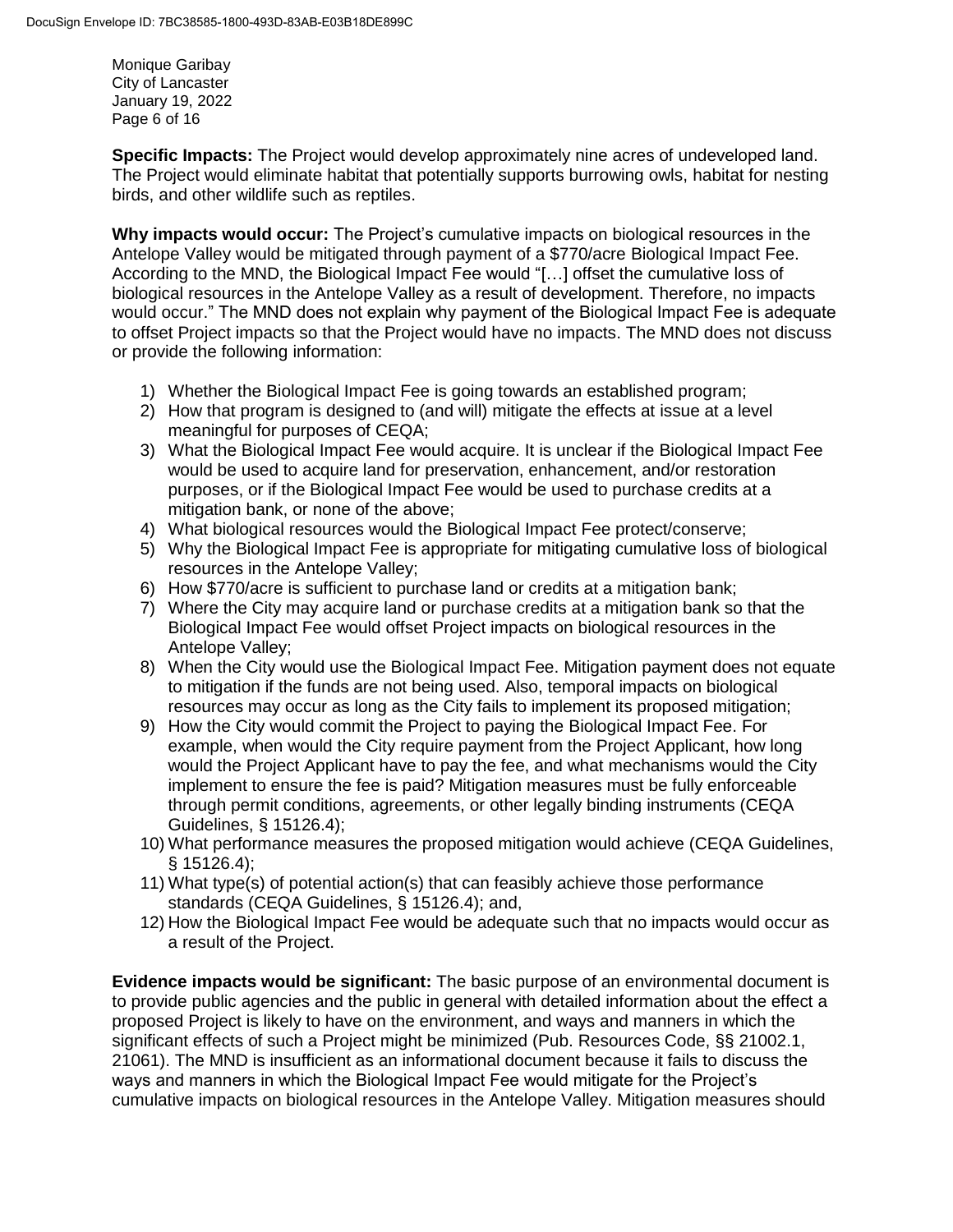Monique Garibay City of Lancaster January 19, 2022 Page 7 of 16

be adequately discussed and the basis for setting a particular measure should be identified [CEQA Guidelines, § 15126.4(a)(1)(B)]. The MND does not provide enough information to facilitate meaningful public review and comment on the appropriateness of the Biological Impact Fee at mitigating for impacts on biological resources.

This Project may have a significant effect on the environment because the Project may reduce habitat for wildlife; cause rare plants or wildlife population to drop below self-sustaining levels; and threaten to eliminate a plant or animal community [CEQA Guidelines, § 15065(a)(1)]. Furthermore, the Project may contribute to the ongoing loss of sensitive, special status, threatened, and/or endangered plants, wildlife, and vegetation communities in the Antelope Valley. The Project may have possible environmental effects that are cumulatively considerable [CEQA Guidelines, § 15065(a)(3)]. The City is acknowledging that the Project would contribute to the cumulative loss of biological resource in the Antelope Valley because the City is proposing a Biological Impact Fee as compensatory mitigation. The Biological Impact Fee may be inadequate mitigation absent commitment, specific performance standards, and actions to achieve performance standards. Inadequate avoidance and mitigation measures will result in the Project continuing to have a substantial adverse direct and cumulative effect, either directly or through habitat modifications, on any species identified as a candidate, sensitive, or special status in local or regional plans, policies, or regulations, or by CDFW or USFWS.

# **Recommended Potentially Feasible Mitigation Measure(s):**

**Recommendation #1:** CDFW recommends updating the MND to provide adequate, complete, and good-faith disclosure of information that would address the following in relation to the Project:

- a) Whether the Biological Impact Fee is going towards an established program;
- b) How the program is designed to (and will) mitigate the effects at issue at a level meaningful for purposes of CEQA;
- c) What the Biological Impact Fee would acquire;
- d) What biological resources would the Biological Impact Fee protect/conserve;
- e) Why the Biological Impact Fee is appropriate for mitigating the cumulative loss of biological resources in the Antelope Valley;
- f) Why the Biological Impact Fee is sufficient to purchase land or credits at a mitigation bank;
- g) Where land would be acquired or where the mitigation bank is located;
- h) When the Biological Impact Fee would be used; and,
- i) How the Biological Impact Fee would be adequate such that no impacts would occur as a result of the Project.

The MND should provide any technical data, maps, plot plans, diagrams, and similar relevant information in addressing these concerns (CEQA Guidelines, § 15147).

**Recommendation #2:** CDFW recommends that the MND provide a discussion describing commitment to mitigation via the Biological Impact Fee. For example, the MND should provide specifics as to when the Project Applicant would pay the Biological Impact Fee; what mechanisms would be implemented to ensure the Biological Impact Fee is paid; and when and where the Biological Impact Fee would be used to offset the Project's impacts. Also, the MND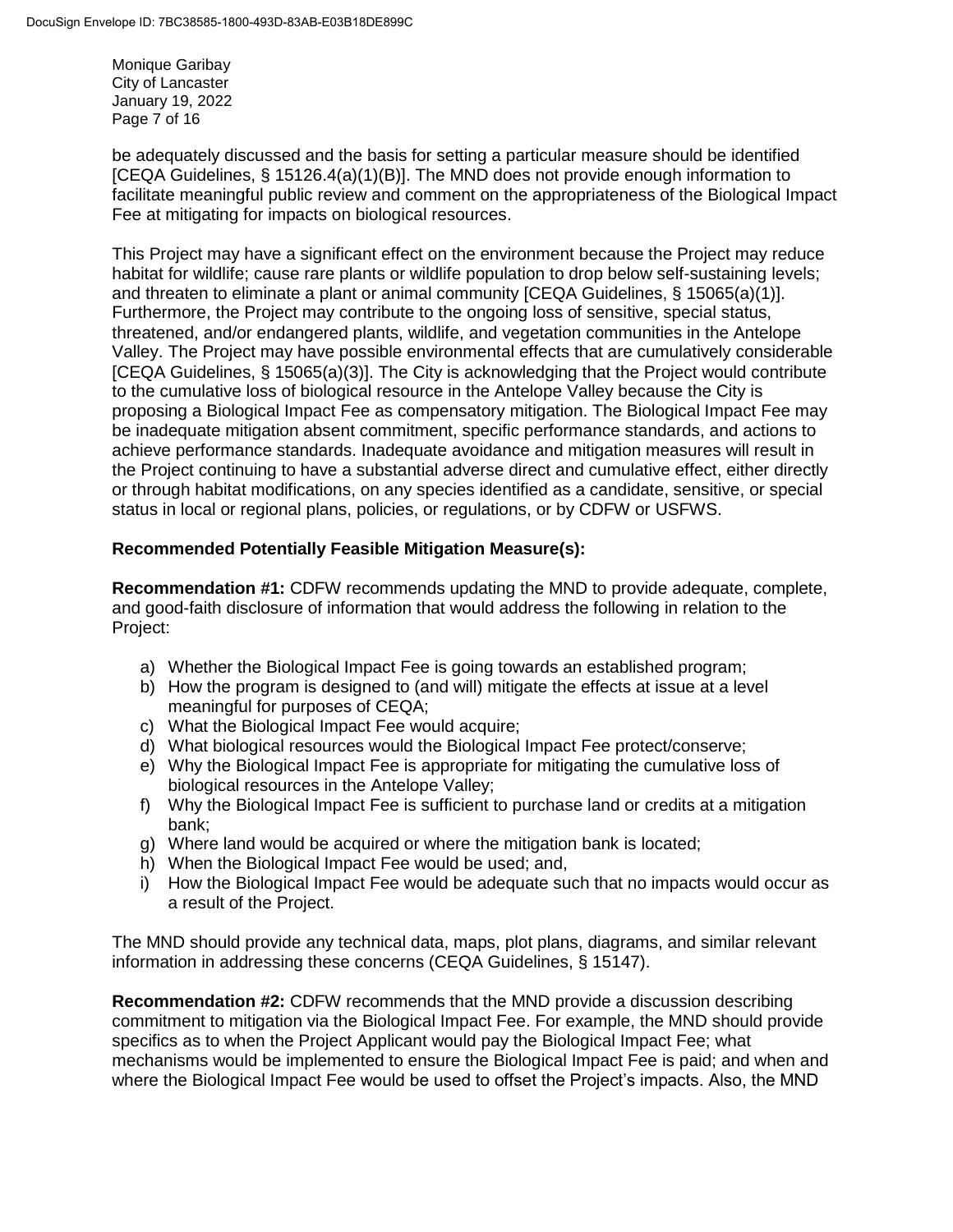Monique Garibay City of Lancaster January 19, 2022 Page 8 of 16

should provide specific performance standards, as well as actions to achieve those performance standards.

**Recommendation #3: CDFW recommends recirculating the MND for a more meaningful public** review and assessment of the Biological Impact Fee. Additionally, the MND should be recirculated if the proposed mitigation measure (i.e., Biological Impact Fee) would not reduce potential effects to less than significant and new measures must be required [CEQA Guidelines, § 15073.5(b)(2)].

# **Additional Recommendations**

Biological Resources Report. CDFW generally considers biological field assessments for wildlife to be valid for a one-year period, and assessments for rare plants may be considered valid for a period of up to three years. Since the biological survey took place on September 23 and 24, 2020, CDFW strongly recommends conducting an updated biological survey to account for the current state of the Project site and the inventory of biological species that may be present. The survey should be conducted at the appropriate time of year and time of day when sensitive species are active or otherwise identifiable for both wildlife and plants.

Nesting birds. CDFW recommends the City revise Mitigation Measure 3 by incorporating the underlined language and removing the language that has strikethrough:

"To protect nesting birds and raptors that may occur on site or adjacent to the Project site, construction activities should not occur from February 15 through September 15. If construction activities must occur between February through September 15, a nesting bird survey shall be conducted by a qualified biologist within 30 days of 7 days prior to the start of construction/ground disturbing activities. Surveys will include all potential nesting areas within a 500-foot radius of the Project site. If Project activities are delayed or suspended for more than 7 days during the breeding season, surveys will be repeated before activities can begin or restart."

"If nesting birds or raptors are encountered, all work shall cease until a qualified biologist determines either the young birds have fledged or the appropriate permits are obtained from the California Department of Fish and Wildlife (CDFW). If active bird nests are identified using the project site during the survey, the applicant shall contact the California Department of Fish and Wildlife to determine the appropriate mitigation/management requirements. impacts to nests will be avoided by delay of work or establishing a buffer of 300 feet around active passerine (perching birds) and songbird nests, 500 feet around active non-listed raptor nests, and 0.5 miles around active nests of a CESA or Endangered Species Act-listed bird species and 50 feet around other migratory bird species nests. These buffers shall be maintained until the breeding season has ended or until a qualified biologist has determined that the birds have fledged and are no longer reliant upon the nest or parental care for survival. These buffers shall be increased to protect the nesting birds, if necessary, as determined by a qualified biologist."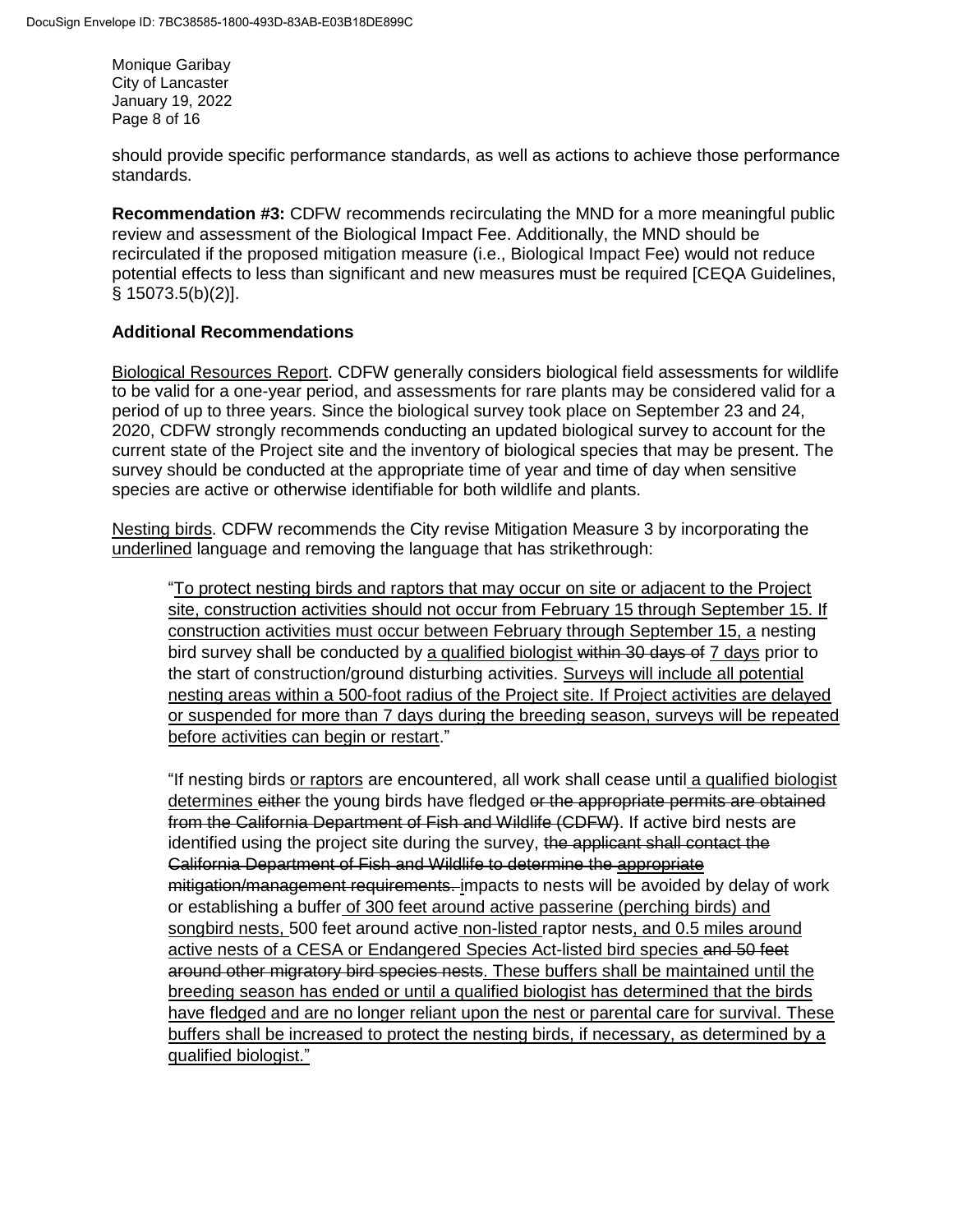Monique Garibay City of Lancaster January 19, 2022 Page 9 of 16

Data. CEQA requires that information developed in environmental impact reports and negative declarations be incorporated into a database [i.e., California Natural Diversity Database (CNDDB)] which may be used to make subsequent or supplemental environmental determinations [Pub. Resources Code, § 21003, subd. (e)]. Accordingly, please report any special status species detected by completing and submitting [CNDDB Online Field Survey Form](https://wildlife.ca.gov/Data/CNDDB/Submitting-Data) (CDFW 2022c). The City should ensure that the Project applicant has submitted data properly, with all data fields applicable filled out, prior to finalizing/adopting the environmental document. The data entry should also list pending development as a threat and then update this occurrence after impacts have occurred. The Project applicant should provide CDFW with confirmation of data submittal.

Mitigation and Monitoring Reporting Plan. CDFW recommends updating the MND's proposed Biological Resources Mitigation Measures to include mitigation measures recommended in this letter. Mitigation measures must be fully enforceable through permit conditions, agreements, or other legally binding instruments [(Pub. Resources Code, § 21081.6; CEQA Guidelines, § 15126.4(a)(2)]. As such, CDFW has provided comments and recommendations to assist the City in developing mitigation measures that are (1) consistent with CEQA Guidelines section 15126.4; (2) specific; (3) detailed (i.e., responsible party, timing, specific actions, location), and (4) clear for a measure to be fully enforceable and implemented successfully via mitigation monitoring and/or reporting program (Pub. Resources Code, § 21081.6; CEQA Guidelines, § 15097). The City is welcome to coordinate with CDFW to further review and refine the Project's mitigation measures. Per Public Resources Code section 21081.6(a)(1), CDFW has provided the City with a summary of our suggested mitigation measures and recommendations in the form of an attached Draft Mitigation and Monitoring Reporting Plan (MMRP; Attachment A).

# **Filing Fees**

The Project, as proposed, could have an impact on fish and/or wildlife, and assessment of filing fees is necessary. Fees are payable upon filing of the Notice of Determination by the City of Lancaster and serve to help defray the cost of environmental review by CDFW. Payment of the fee is required in order for the underlying project approval to be operative, vested, and final (Cal. Code Regs, tit. 14, § 753.5; Fish & Game Code, § 711.4; Pub. Resources Code, § 21089).

# **Conclusion**

We appreciate the opportunity to comment on the Project to assist the City of Lancaster in adequately analyzing and minimizing/mitigating impacts to biological resources. CDFW requests an opportunity to review and comment on any response that the City of Lancaster has to our comments and to receive notification of any forthcoming hearing date(s) for the Project [CEQA Guidelines, § 15073(e)]. If you have any questions or comments regarding this letter, please contact Felicia Silva, Environmental Scientist, at [Felicia.Silva@wildlife.ca.gov](mailto:Felicia.Silva@wildlife.ca.gov) or (562) 430-0098.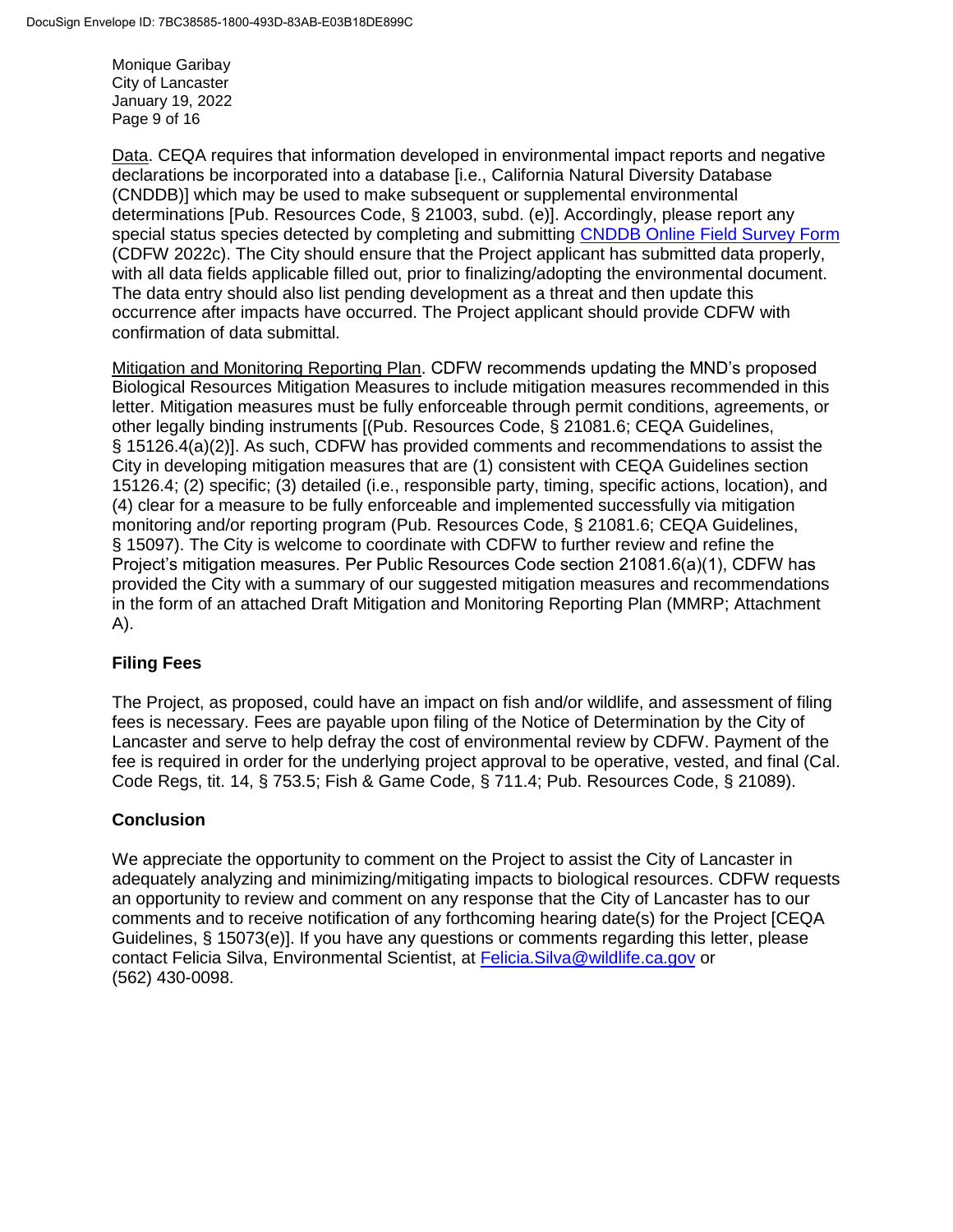Monique Garibay City of Lancaster January 19, 2022 Page 10 of 16

Sincerely,<br>
pocusigned by:

Drz B6E58CFE24724F5..

Erinn Wilson-Olgin Environmental Program Manager I South Coast Region

ec: CDFW

Erinn Wilson-Olgin, Los Alamitos – [Erinn.Wison-Olgin@wildlife.ca.gov](mailto:Erinn.Wison-Olgin@wildlife.ca.gov) Victoria Tang, Los Alamitos – [Victoria.Tang@wildlife.ca.gov](mailto:Victoria.Tang@wildlife.ca.gov) Ruby Kwan-Davis, Los Alamitos – [Ruby.Kwan-Davis@wildlife.ca.gov](mailto:Ruby.Kwan-Davis@wildlife.ca.gov) Julisa Portugal, Los Alamitos – [Julisa.Portugal@wildlife.ca.gov](mailto:Julisa.Portugal@wildlife.ca.gov) Cindy Hailey, San Diego – [Cindy Hailey@wildlife.ca.gov](mailto:Cindy%20Hailey@wildlife.ca.gov) CEQA Program Coordinator, Sacramento – [CEQACommentLetters@wildlife.ca.gov](mailto:CEQACommentLetters@wildlife.ca.gov) State Clearinghouse, Office of Planning and Research – State. Clearinghouse @opr.ca.gov

# **References:**

[CDFWa] California Department of Fish and Wildlife. 2022. Species of Special Concern. Available from:<https://wildlife.ca.gov/Conservation/SSC>

[CDFWb] California Department of Fish and Wildlife. 2022. Scientific Collecting Permit. Available from:<https://wildlife.ca.gov/Licensing/Scientific-Collecting#53949678>

[CDFWc] California Department of Fish and Wildlife. 2022. Submitting Data to the CNDDB. Available from:<https://wildlife.ca.gov/Data/CNDDB/Submitting-Data>

California Department of Fish and Wildlife [CDFW]. March 7, 2012. Staff Report on Burrowing Owl Mitigation (see https://nrm.dfg.ca.gov/FileHandler.ashx?DocumentID=83843).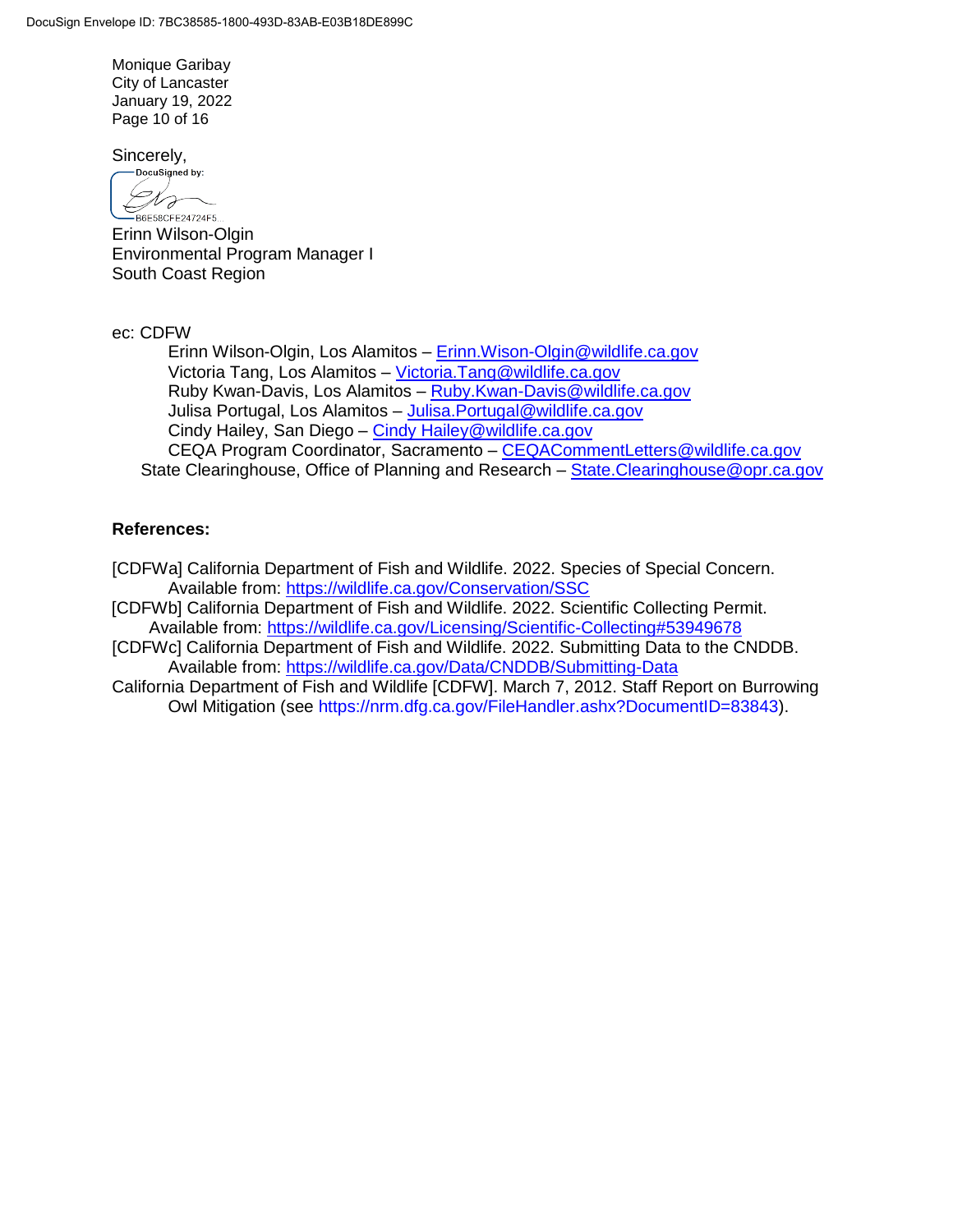

DEPARTMENT OF FISH AND WILDLIFE *CHARLTON H. BONHAM, Director*  South Coast Region 3883 Ruffin Road San Diego, CA 92123 (858) 467-4201 [www.wildlife.ca.gov](http://www.wildlife.ca.gov/)



# **Attachment A: Draft Mitigation and Monitoring Reporting Plan**

CDFW recommends the following language to be incorporated into a future environmental document for the Project.

| <b>Biological Resources (BIO)</b>                      |                                                                                                                                                                                                                                                                                                                                                                                                                                                                                                                                                                                                                                                                                                                                                                                                                                                                                                                                                                                                                                                                                                                                                                                                                                                                                                                                                                                                                                     |                                                                     |                                               |
|--------------------------------------------------------|-------------------------------------------------------------------------------------------------------------------------------------------------------------------------------------------------------------------------------------------------------------------------------------------------------------------------------------------------------------------------------------------------------------------------------------------------------------------------------------------------------------------------------------------------------------------------------------------------------------------------------------------------------------------------------------------------------------------------------------------------------------------------------------------------------------------------------------------------------------------------------------------------------------------------------------------------------------------------------------------------------------------------------------------------------------------------------------------------------------------------------------------------------------------------------------------------------------------------------------------------------------------------------------------------------------------------------------------------------------------------------------------------------------------------------------|---------------------------------------------------------------------|-----------------------------------------------|
|                                                        | Mitigation Measure (MM) or Recommendation (REC)                                                                                                                                                                                                                                                                                                                                                                                                                                                                                                                                                                                                                                                                                                                                                                                                                                                                                                                                                                                                                                                                                                                                                                                                                                                                                                                                                                                     | <b>Timing</b>                                                       | <b>Responsible</b><br>Party                   |
| MM-BIO-1-<br><b>Burrowing Owls -</b><br><b>Surveys</b> | CDFW recommends the City revise Mitigation Measure 2 by<br>incorporating the <i>underlined</i> language and removing the<br>language that has strikethrough:<br>"[] Burrowing owl protocol surveys shall be conducted by a<br>qualified biologist on the Project site and within 100 feet<br>(minimum) of the Project site where there is suitable habitat.<br>Surveys for burrowing owls shall adhere to survey methods<br>described in CDFW's March 7, 2012, Staff Report on Burrowing<br>Owl Mitigation prior to the City issuing construction permits<br>(CDFW 2012), on the project site in accordance with the<br>procedures established by the California Department of Fish<br>and Wildlife prior to the start of construction/ground disturbing<br>activities. In California, the burrowing owl breeding season<br>extends from February 1 to August 31 with some variances by<br>geographic location and climatic conditions. Survey protocol for<br>breeding season owl surveys states to conduct 4 survey visits:<br>1) at least one site visit between February 15 to April 15, and 2)<br>a minimum of three survey visits, at least three weeks apart,<br>between April 15 and July 15, with at least one visit after 15<br>June.<br>If burrowing owls are identified utilizing the Project site during<br>the surveys, the applicant shall contact the California<br>Department of Fish and Wildlife and appropriate | Prior to the City<br>issuing any<br>construction<br>related permits | City of<br>Lancaster/<br>Project<br>Applicant |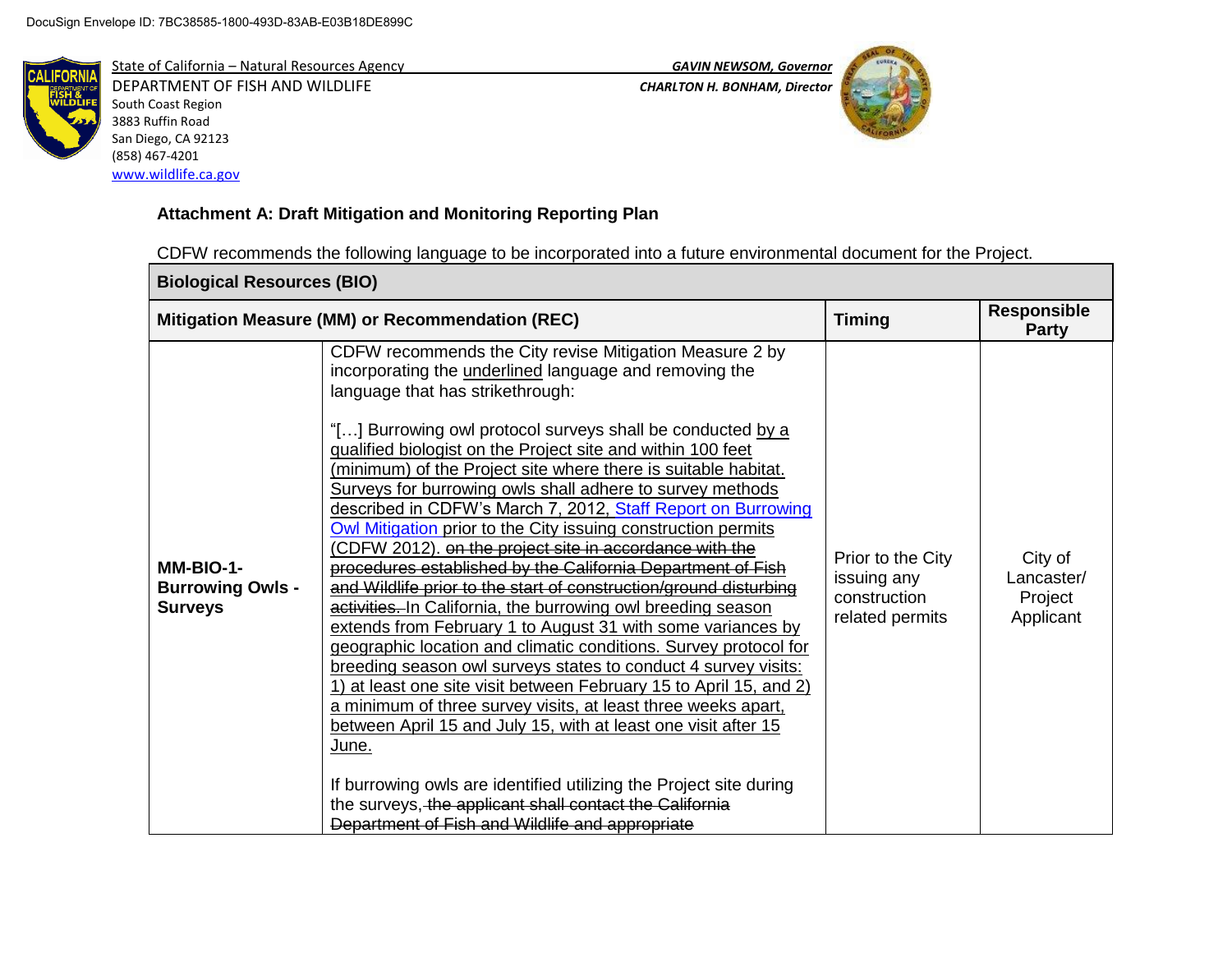Monique Garibay City of Lancaster January 19, 2022 Page 12 of 16

|                                                                             | mitigation/management procedures shall be followed. the<br>applicant shall prepare an Impact Assessment in accordance<br>with the 2012 Staff Report on Burrowing Owl Mitigation. Then,<br>the applicant shall develop a Burrowing Owl Mitigation Plan in<br>accordance with the 2012 Staff Report on Burrowing Owl<br>Mitigation. The applicant shall contact the California Department<br>of Fish and Wildlife (CDFW) to develop appropriate<br>mitigation/management procedures. The applicant shall submit<br>a final Burrowing Owl Mitigation Plan to the City prior to the City<br>issuing construction permits. The applicant shall implement all<br>measures identified in the Burrowing Owl Mitigation Plan. []<br>If the Project will impact habitat supporting burrowing owls, the |                                                                          |                      |
|-----------------------------------------------------------------------------|----------------------------------------------------------------------------------------------------------------------------------------------------------------------------------------------------------------------------------------------------------------------------------------------------------------------------------------------------------------------------------------------------------------------------------------------------------------------------------------------------------------------------------------------------------------------------------------------------------------------------------------------------------------------------------------------------------------------------------------------------------------------------------------------|--------------------------------------------------------------------------|----------------------|
| $MM-BIO-2 -$<br>Impacts on<br><b>Burrowing Owls-</b><br><b>Habitat Loss</b> | Project Applicant shall offset impacts on habitat supporting an<br>SSC at no less than 2:1. There shall be no net loss of burrowing<br>owl habitat. The Project Applicant shall set aside replacement<br>habitat. Replacement habitat shall be protected in perpetuity<br>under a conservation easement dedicated to a local land<br>conservancy or other appropriate entity, which shall include an<br>appropriate endowment to provide for the long-term<br>management of mitigation lands.                                                                                                                                                                                                                                                                                                | Prior to ground<br>disturbing<br>activities and<br>vegetation<br>removal | Project<br>Applicant |
| $MM-BIO-3-$<br>Impacts on<br><b>Burrowing Owls-</b><br><b>Rodenticides</b>  | The Project Applicant shall not use any rodenticides and<br>second-generation anticoagulant rodenticides during Project<br>activities.                                                                                                                                                                                                                                                                                                                                                                                                                                                                                                                                                                                                                                                       | <b>During Project</b><br>activities                                      | Project<br>Applicant |
| <b>MM-BIO-4-Impacts</b><br>to Species of<br><b>Special Conern</b>           | Due to potentially suitable habitat within the Project site, prior to<br>vegetation removal and/or grading, qualified biologists familiar<br>with the reptile species behavior and life history shall conduct<br>specialized surveys to determine the presence/absence of SSC.<br>Surveys shall be conducted during active season when the<br>reptiles are most likely to be detected.                                                                                                                                                                                                                                                                                                                                                                                                       | Prior to ground<br>disturbing<br>activities and<br>vegetation<br>removal | Project<br>Applicant |
| <b>MM-BIO-5-Impacts</b><br>to Species of<br><b>Special Conern</b>           | To further avoid direct mortality, a qualified biological monitor<br>will be on site during ground and habitat disturbing activities to<br>move out of harm's way special status species that would be<br>injured or killed by grubbing or Project-related grading activities.                                                                                                                                                                                                                                                                                                                                                                                                                                                                                                               | Prior to ground<br>disturbing<br>activities and                          | Project<br>Applicant |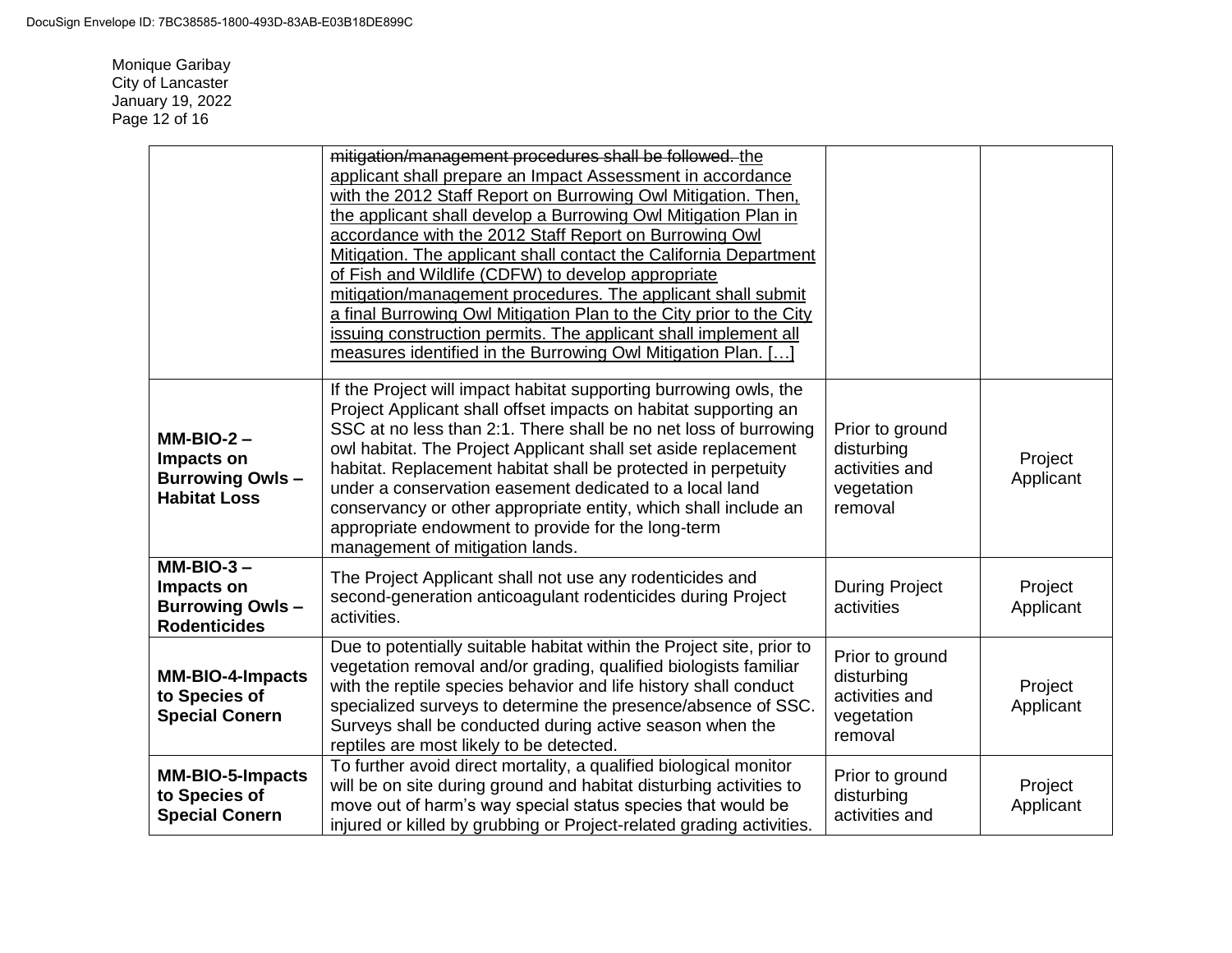Monique Garibay City of Lancaster January 19, 2022 Page 13 of 16

|                                                                   | It shall be noted that the temporary relocation of on-site wildlife<br>does not constitute effective mitigation for the purposes of<br>offsetting Project impacts associated with habitat loss. If the<br>Project requires species to be removed, disturbed, or otherwise                                                                                                                                                                                                                                                                                                                                                                                                                                                                                                                                                                                                                                                                                                                                                                                                           | vegetation<br>removal                                                    |                      |
|-------------------------------------------------------------------|-------------------------------------------------------------------------------------------------------------------------------------------------------------------------------------------------------------------------------------------------------------------------------------------------------------------------------------------------------------------------------------------------------------------------------------------------------------------------------------------------------------------------------------------------------------------------------------------------------------------------------------------------------------------------------------------------------------------------------------------------------------------------------------------------------------------------------------------------------------------------------------------------------------------------------------------------------------------------------------------------------------------------------------------------------------------------------------|--------------------------------------------------------------------------|----------------------|
| <b>MM-BIO-6-Impacts</b><br>to Species of<br><b>Special Conern</b> | handled, see Mitigation Measure #3 below.<br>CDFW has the authority to issue permits for the take or<br>possession of wildlife, including mammals; birds, nests, and<br>eggs; reptiles, amphibians, fish, plants; and invertebrates (Fish<br>& G. Code, §§ 1002, 1002.5, 1003). Effective October 1, 2018,<br>a Scientific Collecting Permit is required to monitor project<br>impacts on wildlife resources, as required by environmental<br>documents, permits, or other legal authorizations; and, to<br>capture, temporarily possess, and relocate wildlife to avoid<br>harm or mortality in connection with otherwise lawful activities<br>(Cal. Code Regs., tit. 14, § 650). Please visit CDFW's Scientific<br>Collection Permits webpage for information (CDFW 2022b).<br>Pursuant to the California Code of Regulations, title 14, section<br>650, the City/qualified biologist must obtain appropriate handling<br>permits to capture, temporarily possess, and relocate wildlife to<br>avoid harm or mortality in connection with Project construction<br>and activities. | Prior to ground<br>disturbing<br>activities and<br>vegetation<br>removal | Project<br>Applicant |
| <b>REC-1-Biological</b><br><b>Impact Fee</b>                      | The City should update the MND to provide adequate,<br>complete, and good-faith disclosure of information that would<br>address the following in relation to the Project:<br>a) Whether the Biological Impact Fee is going towards an<br>established program;<br>How the program is designed to (and will) mitigate the<br>b)<br>effects at issue at a level meaningful for purposes of CEQA;<br>What the Biological Impact Fee would acquire;<br>C)<br>What biological resources would the Biological Impact Fee<br>d)<br>protect/conserve;<br>e) Why the Biological Impact Fee is appropriate for mitigating<br>the cumulative loss of biological resources in the Antelope<br>Valley;                                                                                                                                                                                                                                                                                                                                                                                            | Prior to finalizing<br><b>CEQA</b> document                              | City of<br>Lancaster |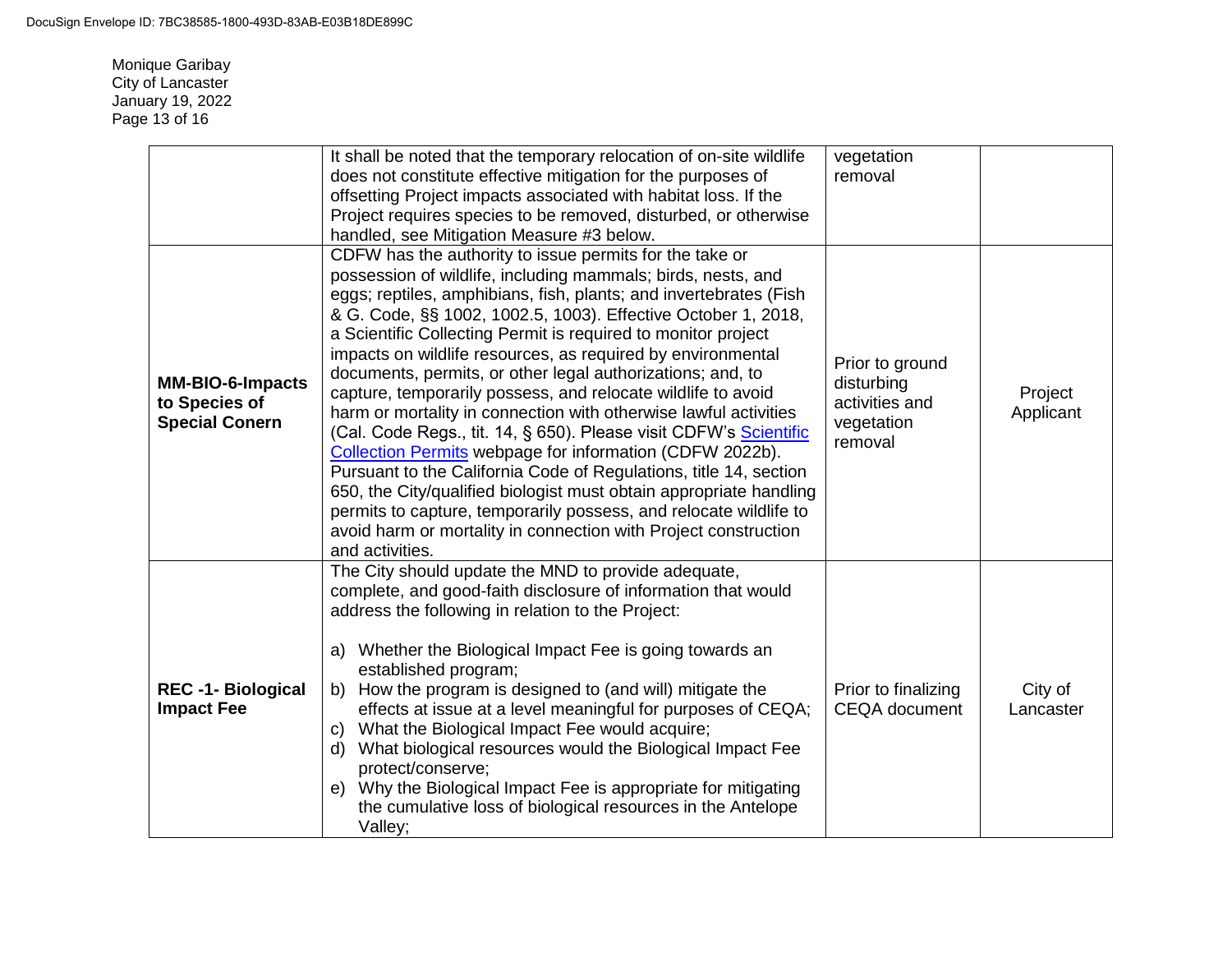Monique Garibay City of Lancaster January 19, 2022 Page 14 of 16

|                                                    | Why the Biological Impact Fee is sufficient to purchase land<br>f<br>or credits at a mitigation bank;<br>Where land would be acquired or where the mitigation bank<br>a)<br>is located;<br>When the Biological Impact Fee would be used; and,<br>h)<br>How the Biological Impact Fee would be adequate such that<br>i).<br>no impacts would occur as a result of the Project.                                                                                                                                                                                                                                                                       |                                             |                      |
|----------------------------------------------------|-----------------------------------------------------------------------------------------------------------------------------------------------------------------------------------------------------------------------------------------------------------------------------------------------------------------------------------------------------------------------------------------------------------------------------------------------------------------------------------------------------------------------------------------------------------------------------------------------------------------------------------------------------|---------------------------------------------|----------------------|
| <b>REC-2- Biological</b><br><b>Impact Fee</b>      | The MND should provide a discussion describing commitment<br>to mitigation via the Biological Impact Fee. For example, the<br>MND should provide specifics as to when the Project Applicant<br>would pay the Biological Impact Fee; what mechanisms would<br>be implemented to ensure the Biological Impact Fee is paid;<br>and when and where the Biological Impact Fee would be used<br>to offset the Project's impacts. Also, the MND should provide<br>specific performance standards, as well as actions to achieve<br>those performance standards.                                                                                            | Prior to finalizing<br><b>CEQA</b> document | City of<br>Lancaster |
| <b>REC-3-Recirculate</b><br><b>CEQA Document</b>   | The City should recirculate the MND for a more meaningful<br>public review and assessment of the Biological Impact Fee.<br>Additionally, the MND should be recirculated if the proposed<br>mitigation measure (i.e., Biological Impact Fee) would not<br>reduce potential effects to less than significant and new<br>measures must be required.                                                                                                                                                                                                                                                                                                    | Prior to finalizing<br><b>CEQA</b> document | City of<br>Lancaster |
| <b>REC-4-Biological</b><br><b>Resources Report</b> | CDFW generally considers biological field assessments for<br>wildlife to be valid for a one-year period, and assessments for<br>rare plants may be considered valid for a period of up to three<br>years. Since the biological survey took place on November 6,<br>2018, CDFW strongly recommends conducting an updated<br>biological survey to account for the current state of the Project<br>site and the inventory of biological species that may be present.<br>The survey should be conducted at the appropriate time of year<br>and time of day when sensitive species are active or otherwise<br>identifiable for both wildlife and plants. | Prior to finalizing<br><b>CEQA</b> document | City of<br>Lancaster |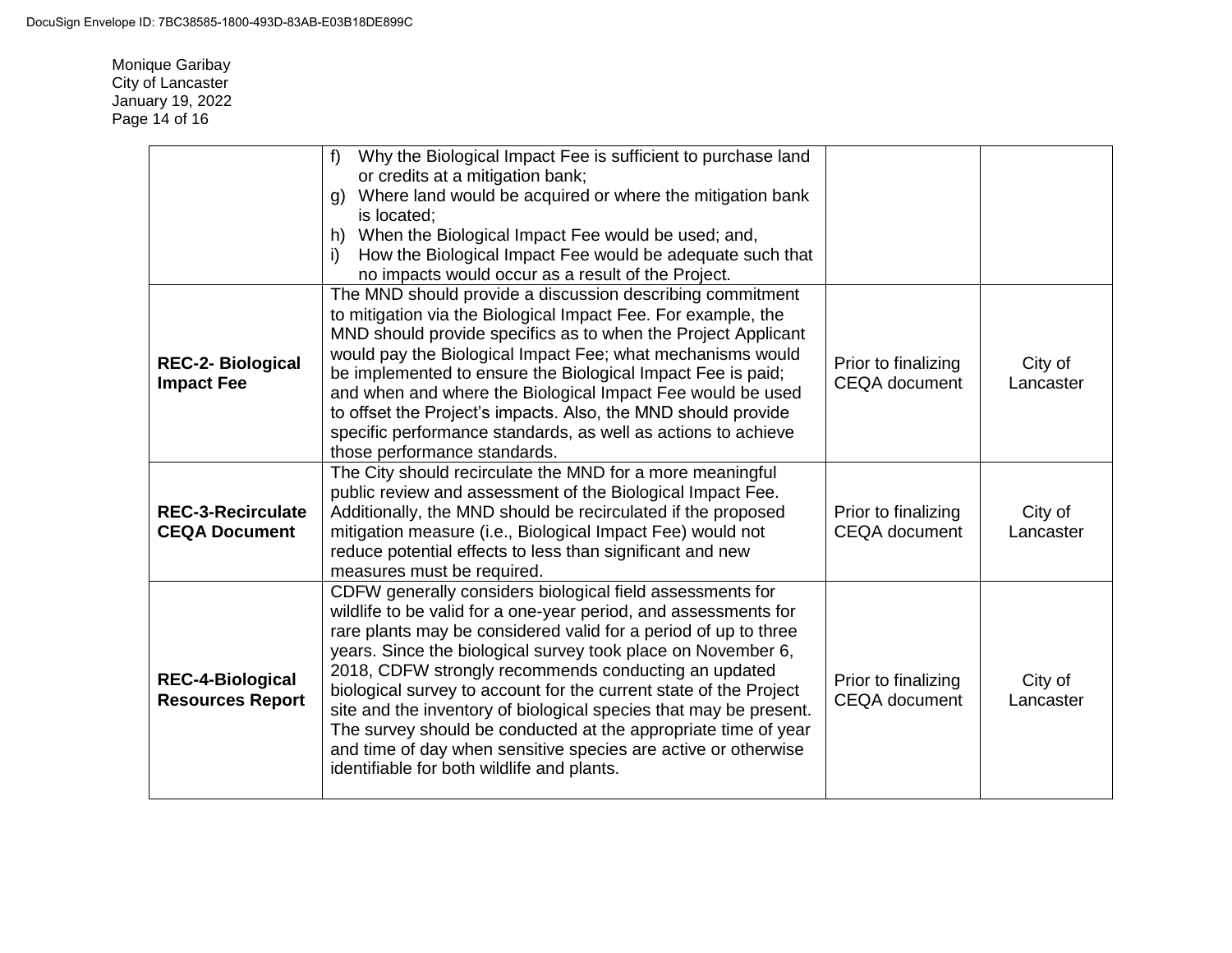Monique Garibay City of Lancaster January 19, 2022 Page 15 of 16

| <b>REC-5-Nesting</b><br><b>Bird Survey and</b><br><b>Buffers</b> | CDFW recommends the City revise Mitigation Measure 3 by<br>incorporating the <i>underlined</i> language and removing the<br>language that has strikethrough:<br>"To protect nesting birds and raptors that may occur on site or<br>adjacent to the Project site, construction activities should not<br>occur from February 15 through September 15. If construction<br>activities must occur between February through September 15,<br>a nesting bird survey shall be conducted by a qualified biologist<br>within 30 days of 7 days prior to the start of construction/ground<br>disturbing activities. Surveys will include all potential nesting<br>areas within a 500-foot radius of the Project site. If Project<br>activities are delayed or suspended for more than 7 days during<br>the breeding season, surveys will be repeated before activities<br>can begin or restart."<br>"If nesting birds or raptors are encountered, all work shall cease<br>until a qualified biologist determines either the young birds have<br>fledged or the appropriate permits are obtained from the<br>California Department of Fish and Wildlife (CDFW). If active bird<br>nests are identified using the project site during the survey, the<br>applicant shall contact the California Department of Fish and<br>Wildlife to determine the appropriate mitigation/management<br>requirements. impacts to nests will be avoided by delay of work | Prior and during<br>Project activities | Project<br>Applicant |
|------------------------------------------------------------------|---------------------------------------------------------------------------------------------------------------------------------------------------------------------------------------------------------------------------------------------------------------------------------------------------------------------------------------------------------------------------------------------------------------------------------------------------------------------------------------------------------------------------------------------------------------------------------------------------------------------------------------------------------------------------------------------------------------------------------------------------------------------------------------------------------------------------------------------------------------------------------------------------------------------------------------------------------------------------------------------------------------------------------------------------------------------------------------------------------------------------------------------------------------------------------------------------------------------------------------------------------------------------------------------------------------------------------------------------------------------------------------------------------------------------------------------|----------------------------------------|----------------------|
|                                                                  | or establishing a buffer of 300 feet around active passerine<br>(perching birds) and songbird nests, 500 feet around active non-<br>listed raptor nests, and 0.5 miles around active nests of a CESA<br>or Endangered Species Act-listed bird species and 50 feet<br>around other migratory bird species nests. These buffers shall<br>be maintained until the breeding season has ended or until a<br>qualified biologist has determined that the birds have fledged<br>and are no longer reliant upon the nest or parental care for                                                                                                                                                                                                                                                                                                                                                                                                                                                                                                                                                                                                                                                                                                                                                                                                                                                                                                       |                                        |                      |